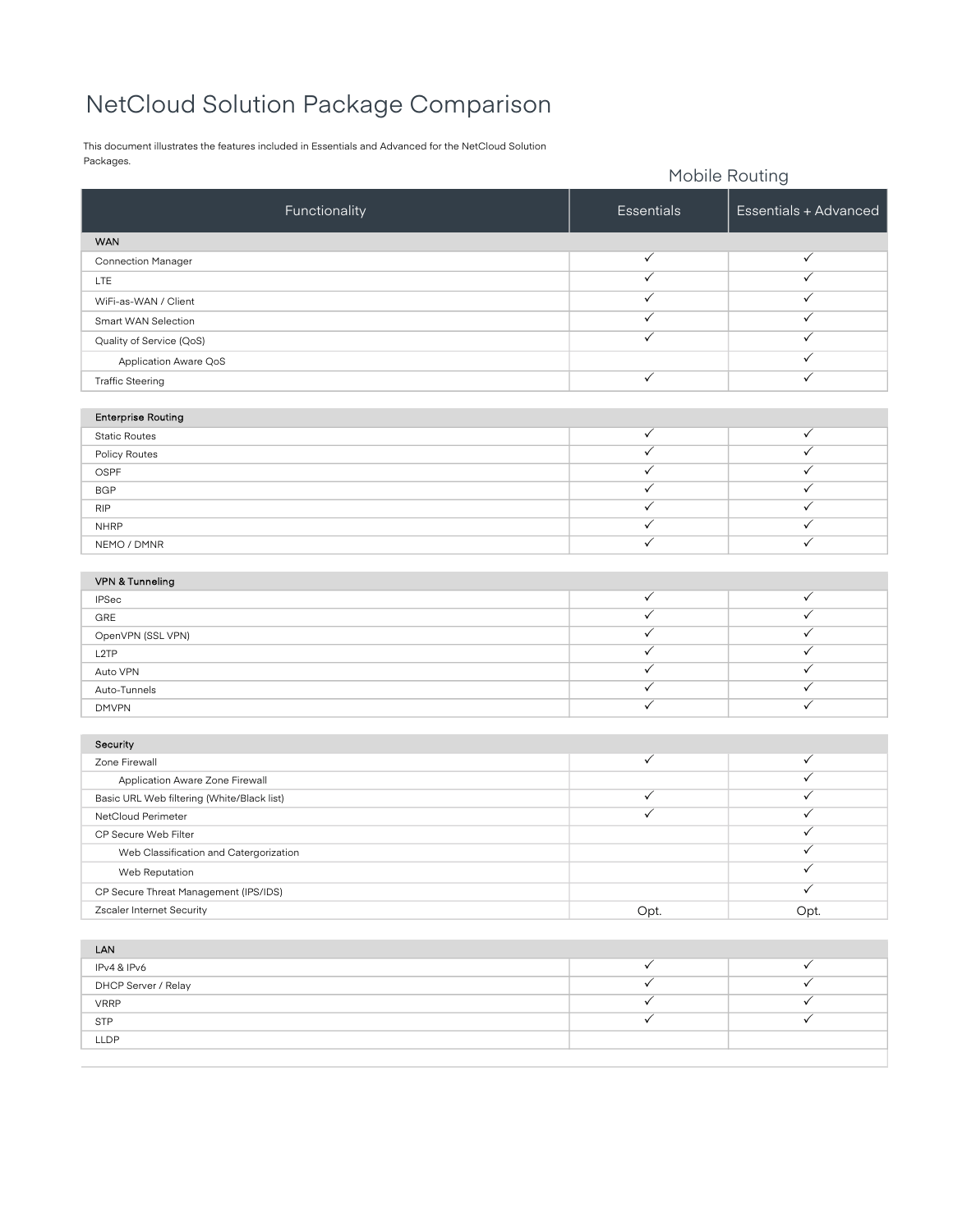This document illustrates the features included in Essentials and Advanced for the NetCloud Solution Packages.

| Packages.                                                                      |                   | Mobile Routing        |  |
|--------------------------------------------------------------------------------|-------------------|-----------------------|--|
| Functionality                                                                  | <b>Essentials</b> | Essentials + Advanced |  |
| WiFi                                                                           |                   |                       |  |
| Multiple SSIDs                                                                 | $\checkmark$      | ✓                     |  |
| <b>Wireless Security Modes</b>                                                 | ✓                 | ✓                     |  |
| Open                                                                           | ✓                 | ✓                     |  |
| WEP                                                                            | ✓                 | ✓                     |  |
| WPA / WPA2 Personal                                                            | ✓                 | ✓                     |  |
| WPA / WPA2 Enterprise (802.1x)                                                 | ✓                 | $\checkmark$          |  |
| Smart Channel Selection                                                        | ✓                 | $\checkmark$          |  |
| HotSpot Services (Captive Portal)                                              | $\checkmark$      | $\checkmark$          |  |
|                                                                                |                   |                       |  |
| Remote Connect / Out-of-Band Management                                        | $\checkmark$      | ✓                     |  |
| Securely connect to device UI in any network architecture <sup>2</sup>         | ✓                 | $\checkmark$          |  |
| Securely connect to device CLI in any network architecture                     | $\checkmark$      | ✓                     |  |
| Out-of-Band Management for Access to non-Cradlepoint devices with console port | $\checkmark$      | $\checkmark$          |  |
| LAN Manager for Access to LAN connected 3rd Party Device Uls <sup>2</sup>      |                   |                       |  |
| Secure Remote Cloud Configuration                                              |                   |                       |  |
| Individual Device Configuration                                                | $\checkmark$      | ✓                     |  |
| View / Edit Device Configuration                                               | $\checkmark$      | $\checkmark$          |  |
| Clear Device Configuration                                                     | $\checkmark$      | ✓                     |  |
| Remote Reboot                                                                  | ✓                 | ✓                     |  |
| Restore to Factory Defaults                                                    | ✓                 | ✓                     |  |
| <b>Export Device List</b>                                                      | ✓                 | ✓                     |  |
| Group Device Configuration                                                     | ✓                 | ✓                     |  |
| View / Edit Group Configuration                                                | ✓                 | $\checkmark$          |  |
| Export Group Device List                                                       | ✓                 | $\checkmark$          |  |
| Group NetCloud OS Updates                                                      | ✓                 | $\checkmark$          |  |
| Copy Configuration to Group                                                    | ✓                 | $\checkmark$          |  |
| WAN Network Interface Configuration                                            | $\checkmark$      | $\checkmark$          |  |
| View/Edit Network Interface Configuration                                      | $\checkmark$      | ✓                     |  |
| Export Network Interface List                                                  | ✓                 | ✓                     |  |
| Modem Configuration                                                            | ✓                 | $\checkmark$          |  |
| Modem Firmware Visibility & Management                                         | $\checkmark$      | ✓                     |  |
| Modem Firmware Updates (one to multiple)                                       | ✓                 | ✓                     |  |
| Auto & Manual Modem Carrier Switching                                          | ✓                 | ✓                     |  |
| Scheduler                                                                      | ✓                 | ✓                     |  |
| NetCloud OS Updates                                                            | ✓                 | ✓                     |  |
| Real-Time Diagnostics / Troubleshooting                                        |                   |                       |  |
| Basic Real-Time Device Status                                                  | $\checkmark$      | ✓                     |  |
| Advanced Real-Time Device Status                                               | ✓                 | ✓                     |  |
| Basic Network Interface Status                                                 | ✓                 | $\checkmark$          |  |
| Advanced Network Interface Status                                              | ✓                 | $\checkmark$          |  |
| Ping                                                                           | ✓                 | $\checkmark$          |  |
| Traceroute                                                                     | ✓                 | $\checkmark$          |  |
| Speed Test per WAN Interface                                                   | ✓                 | $\checkmark$          |  |
| Rogue AP Detection                                                             | ✓                 | ✓                     |  |
| WiFi Site Survey                                                               | ✓                 | ✓                     |  |
| OBD-II Support1                                                                | ✓                 | $\checkmark$          |  |